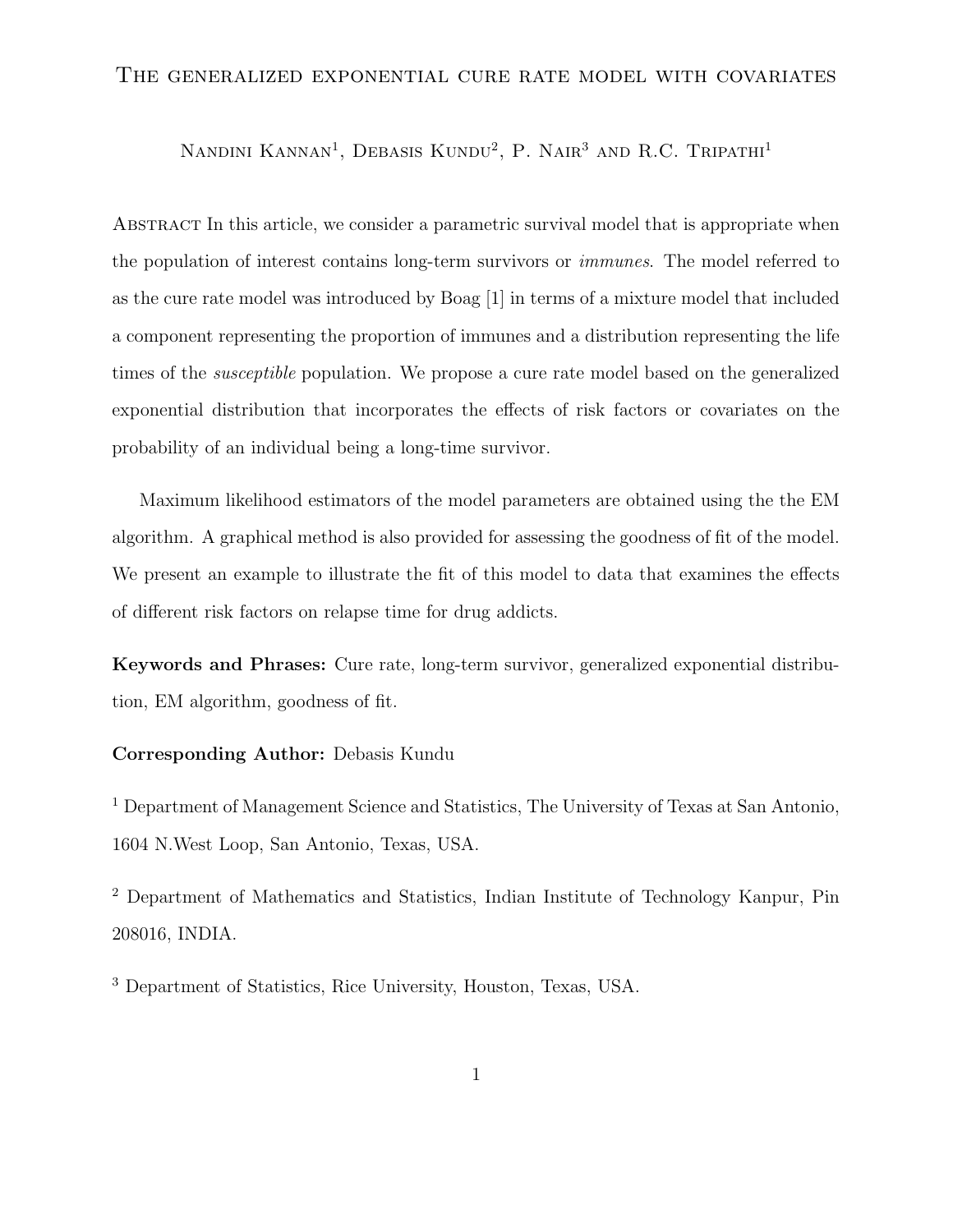# 1 INTRODUCTION

In recent years the development of new drugs and treatment regimens has resulted in patients living longer with diseases such as cancer and heart disease. In cohorts of patients with certain types of cancer, it is observed that some patients are cured permanently, i.e. show no recurrence of the disease. The patients who are cured are called immunes or long-term survivors, while the remaining patients who develop a recurrence of the disease are termed susceptibles. The population of interest may thus be regarded as a mixture of these two types of patients. Standard parametric and non-parametric survival models are inappropriate for analyzing such data because they ignore the distinction between the immunes and susceptibles in the population.

Boag [1] first proposed a two-component mixture model for analyzing breast cancer data. The model he proposed is referred to as the "cure rate" model, and is formulated in terms of a mixture model. The model introduces a component representing the proportion of immunes in the population and a distribution representing the survival experience of the susceptibles, called the latency distribution.

There are many applications of this model in areas such as health, criminology, reliability and economics. For example, in a study of leukemia patients, Freireich et al. [6] compared the survival experiences of patients given the drug 6-MP compared to a control group. They noted that all patients in the control group experienced symptoms of the disease during the study, while more than half of the patients in the treatment group did not exhibit any signs of remission, thus resulting in a large number of immunes. Maller and Zhou [10] quoted a study on recidivism times of prisoners released from prisons in Western Australia. The data showed that a significant proportion of prisoners were unlikely to return to prison. The results of the analysis indicate that prison programs and other factors such as age, job status,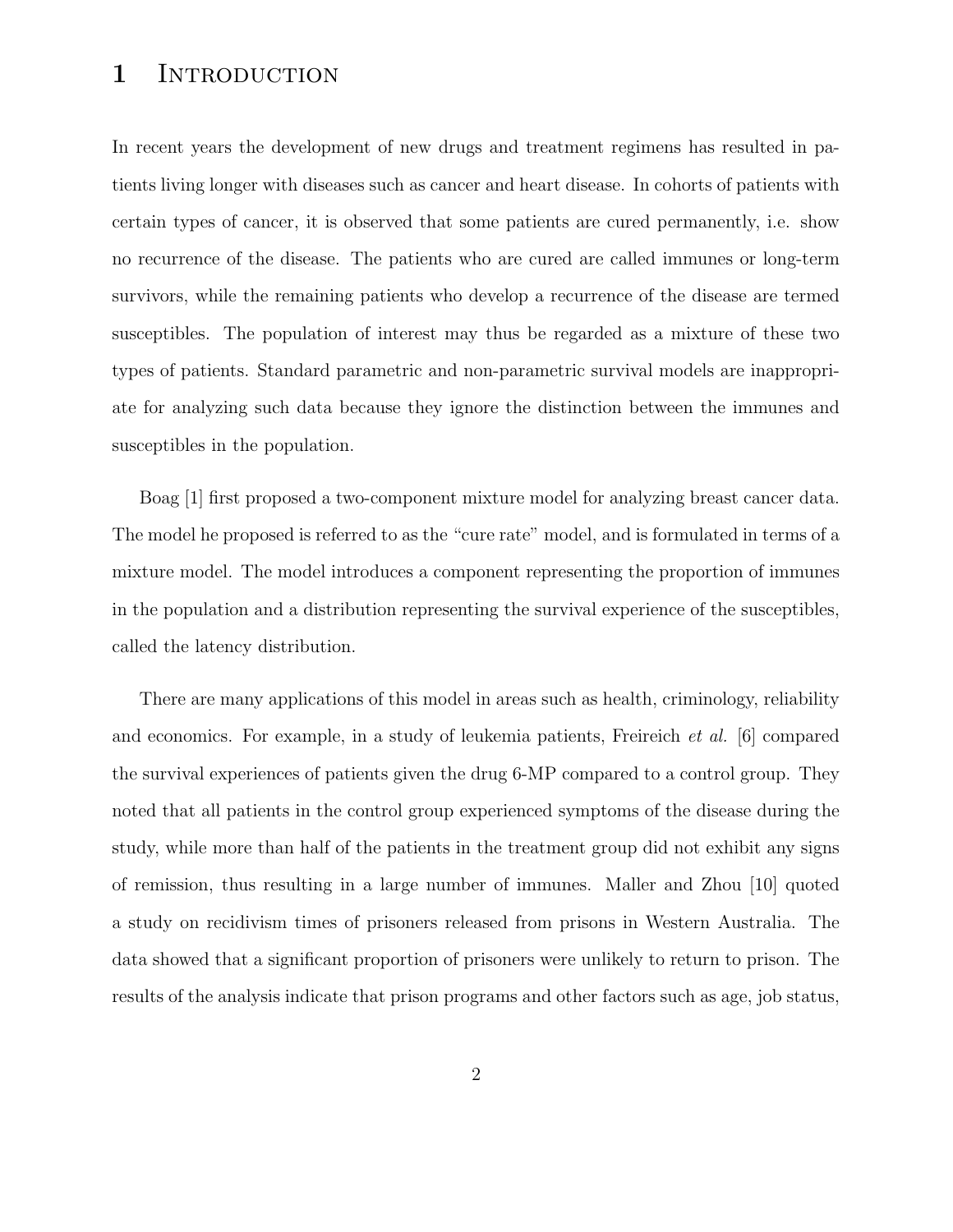and marital status have an effect on recidivism rates. Struthers and Farewell [13] modeled the progression of AIDS in HIV-positive individuals with a cure rate model. They noted that the model that allowed the proportion of immunes provided a better fit to the data than a model which did not account for long term survivors.

The cure rate model has also been used in reliability. Nelson [11] observed the life of insulation on electric motors which were operated at various levels of temperature. He found that the motors lasted almost indefinitely when operated under low temperature, and broke down quickly at higher temperature. Nelson applied the mixture model to capture the immune components in this study. Further research in this area includes articles by Yu et al. [16], Farewell [5], Gamel et al. [7], Yamaguchi [15], Cancho and Bolfarine [2] and Taylor [14].

Yu *et al.* [16] used the mixture cure rate model for grouped survival data and observed that the estimate of the cure fraction can be quite sensitive to the length of follow up time and the choice of latency distribution. They investigated the effect of various distributions such as the lognormal, loglogisitc, Weibull and generalized gamma, and concluded that the estimate of the cure fraction was robust with the generalized gamma distribution. Yu et al. [16] also investigated the identifiability of mixture models, and noted that the overall survival function and the survival function for the latency distribution can become unidentifiable if the follow up time is short. They suggest that a longer follow up time with respect to the median survival time and homogeneity of the observations affect the accuracy of the estimate of the cure fraction.

Yamaguchi [15] proposed an accelerated failure-time regression model with an additional regression model for the cure fraction to study inter-firm job mobility in Japan. He used the generalized gamma to model the latency distribution and the logistic function to model the cure fraction in terms of covariates. This model helps to estimate simultaneously the effect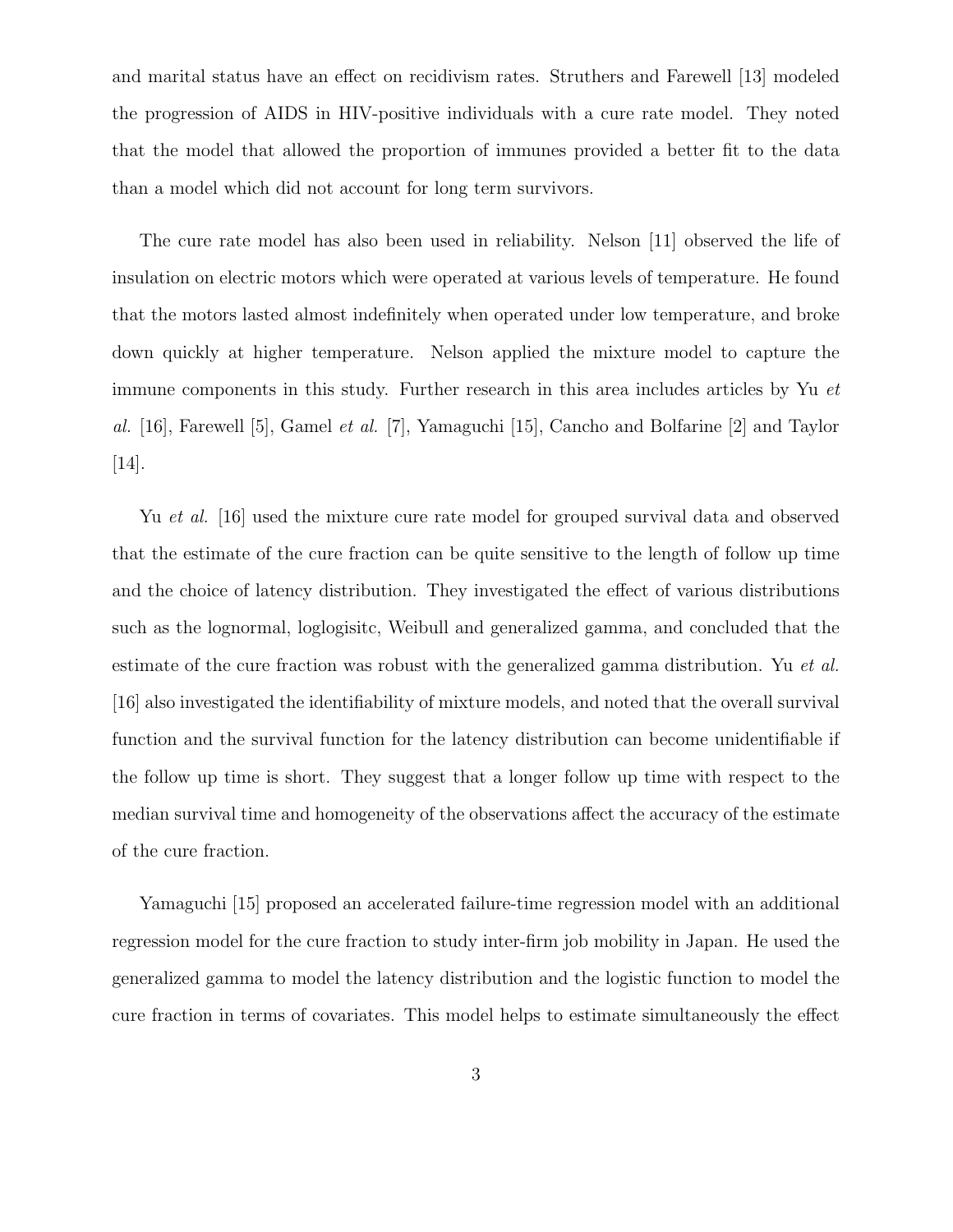of covariates on the acceleration (deceleration) of an event as well as the surviving fraction. Farewell [5] also used covariates to model the cure fraction. Chen *et al.* [3] proposed a new Bayesian model for survival data with a surviving fraction. This model has a proportional hazards structure, with the cure rate depending naturally on covariates. One key difference between the the Bayesian approach and the cure rate approach is that the former models the entire population as a proportional hazards model while the later models only the noncured group with a proportional hazards model. Both the models can be obtained from one another. The authors suggest that the Bayesian model is computationally attractive.

#### 1.1 CURE RATE MODEL

To introduce the cure rate model, we assume that the population consists of two types of patients: susceptibles and immunes. Susceptibles refer to those in the population who are subject to the event of interest such as recurrence of a disease or death. Immunes are those who are not subject to the event of interest and whose survival time is indefinite with respect to the event of interest. These patients survive till the end of the experiment if they do not die from other causes. Let T denote the survival time of an individual. Define an indicator variable B, with  $B = 0$  when the subject is susceptible, and  $B = 1$  when the subject is immune. Let  $P(B = 1) = p$ , and  $P(B = 0) = 1 - p$ . Let F denote the cumulative distribution function (cdf) of the overall population and  $F_0$  denote the cdf of susceptibles. We assume  $F_0$  to be a proper cdf. Then, for a finite  $t \geq 0$ 

$$
P(T \le t | B = 0) = F_0(t)
$$
 and  $P(T \le t | B = 1) = 0.$ 

The cdf of the overall population is

$$
F(t) = P(T \le t) = P(T \le t | B = 0)P(B = 0) + P(T \le t | B = 1)P(B = 1)
$$
  
= (1-p)F<sub>0</sub>(t). (1)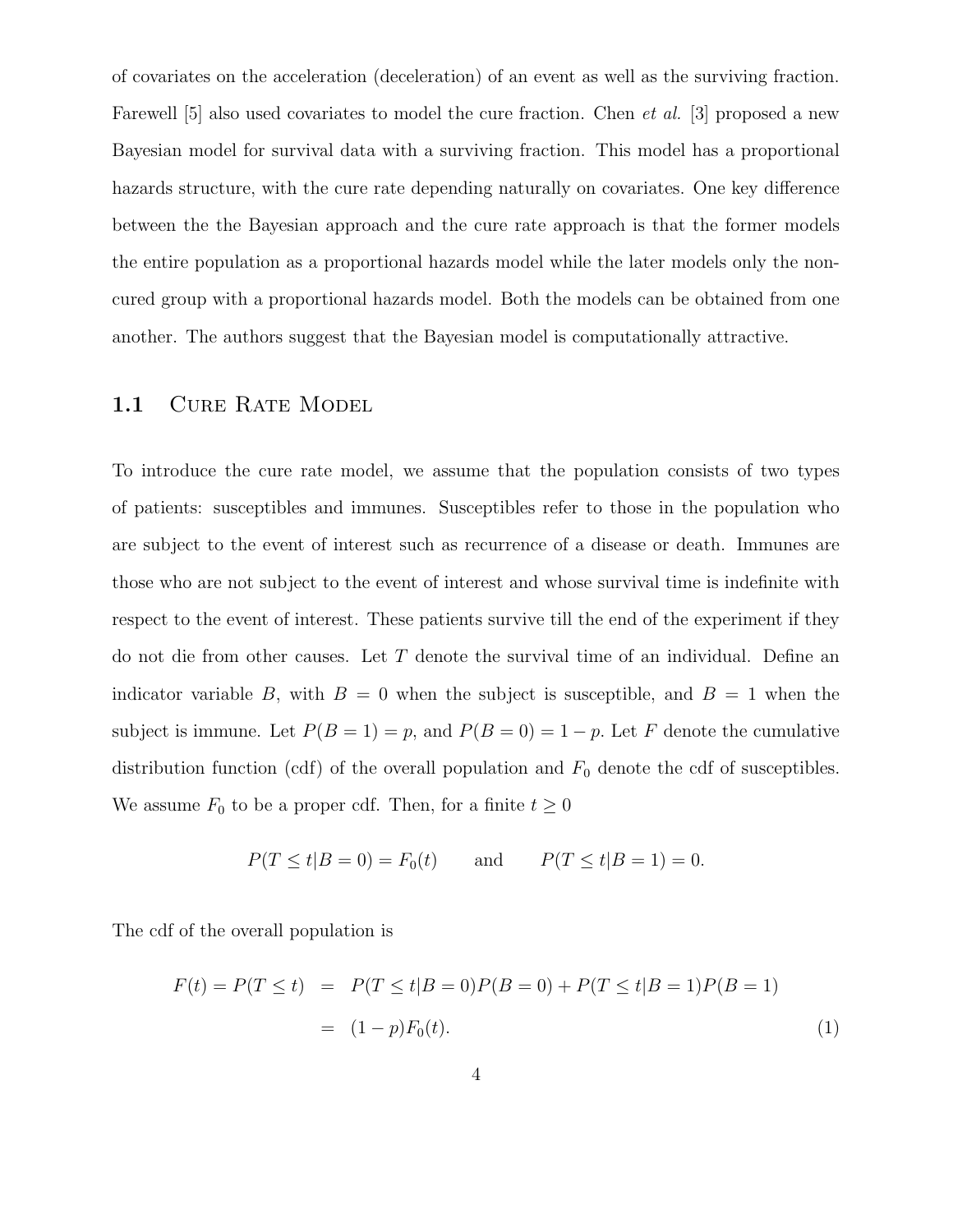Equivalently,

$$
F_0(t) = \frac{F(t)}{1 - p},
$$

which is a rescaled version of F. Notice that F is an improper cdf with  $F(\infty) < 1$ . Let  $S(t) = 1 - F(t)$  and  $S_0(t) = 1 - F_0(t)$  be the survival functions corresponding to the cdf's  $F$  and  $F_0$  respectively. Then

$$
S(t) = 1 - (1 - p)F_0(t) = p + (1 - p)S_0(t).
$$
\n(2)

The rest of the paper is organized as follows. In section 2, we introduce the Generalized Exponential (GE) distribution and discuss briefly its properties. We formulate the cure rate model based on the GE distribution incorporating the effects of covariates on the probability of being immune. In section 3, we present estimation of the parameters based on the maximum likelihood method. The likelihood equations are solved iteratively using the EM algorithm. In section 4, we present an example illustrating the procedure. Conclusions are presented in section 5. The second order partial derivatives of the likelihood function, which are used to obtain the observed information matrix, are included in the Appendix

### 2 MODEL ASSUMPTIONS

In this section, we assume that the distribution of lifetimes for the susceptible population follows a generalized exponential distribution with probability density function given by

$$
f(t; \alpha, \lambda) = \alpha \lambda e^{-\lambda t} \left( 1 - e^{-\lambda t} \right)^{\alpha - 1}; \quad t > 0.
$$
 (3)

Here  $\alpha > 0$  and  $\lambda > 0$  are the shape and scale parameters respectively. The density function is unimodal and for fixed  $\lambda$ , it becomes less positively skewed and more negatively skewed as  $\alpha$  increases. Note that when  $\alpha = 1$ , the density function reduces to that of the exponential distribution. The generalized exponential distribution shares many properties similar to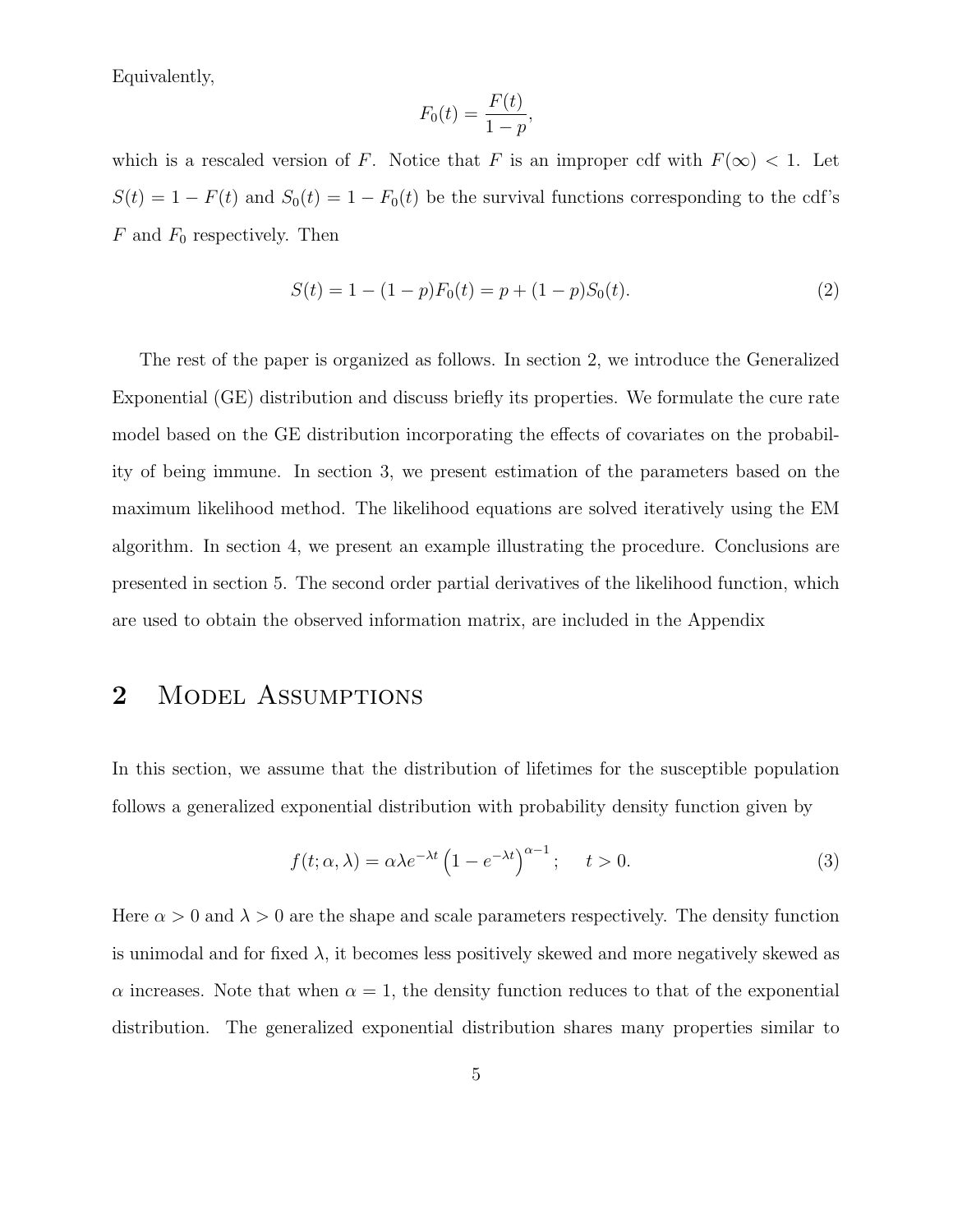those of the Weibull and Gamma distributions. The hazard function has the same behavior as that of the Gamma distribution, and differs from that of the Weibull. The fact that it has a closed form cdf makes it an attractive alternative to the gamma. See Gupta and Kundu [8] for properties of this distribution and applications. We denote the distribution function and the survival function of the generalized exponential distribution by  $F_0(t; \alpha, \lambda)$  and  $S_0(t; \alpha, \lambda)$ respectively. We have

$$
F_0(t; \alpha, \lambda) = \left(1 - e^{-\lambda t}\right)^{\alpha}.
$$
\n(4)

Substituting (4) in (1), we observe that

$$
\left(\frac{F(t)}{(1-p)}\right)^{\frac{1}{\alpha}} = 1 - e^{-\lambda t} \Longrightarrow -\ln\left[1 - \left(\frac{F(t)}{(1-p)}\right)^{\frac{1}{\alpha}}\right] = \lambda t.
$$
\n(5)

If the values of  $\alpha$  and  $p$  are known, then the plot of  $g(\hat{F}(t)) = \ln \alpha$  $\sqrt{ }$  $\vert 1 \int$   $F(t)$  $(1 - p)$  $\left\langle \frac{1}{\alpha} \right\rceil$  against t should be approximately linear. Here  $\hat{F}(t)$  is the Kaplan Meier estimator of  $F(t)$ . We assume an initial value for p (the Kaplan Meier estimator has been used as an initial guess) and calculate  $g(\hat{F}(t))$  using  $\alpha = 1$ . If the plot of  $g(\hat{F}(t))$  versus t is linear, that suggests an exponential distribution is viable, otherwise, we find the value of  $\alpha$  for which the plot  $g(\hat{F}(t))$  versus t is approximately linear. This procedure will provide initial estimates of  $\alpha$ and  $\lambda$  that may be used in the iterative methods for determining the MLE's.

We further assume that the probability that an individual is immune depends on a set of covariates z. For each individual under study with covariate z, we define a binary random variable  $\Delta(z)$  taking values 0 and 1. It takes the value 0 if the corresponding individual belongs to the immune group and 1 otherwise. We assume that

$$
P(\Delta(z) = 0) = p(\boldsymbol{\beta}, z) = \frac{e^{\boldsymbol{\beta}' z}}{1 + e^{\boldsymbol{\beta}' z}}, \qquad P(\Delta(z) = 1) = 1 - p(\boldsymbol{\beta}, z) = \frac{1}{1 + e^{\boldsymbol{\beta}' z}}.
$$
(6)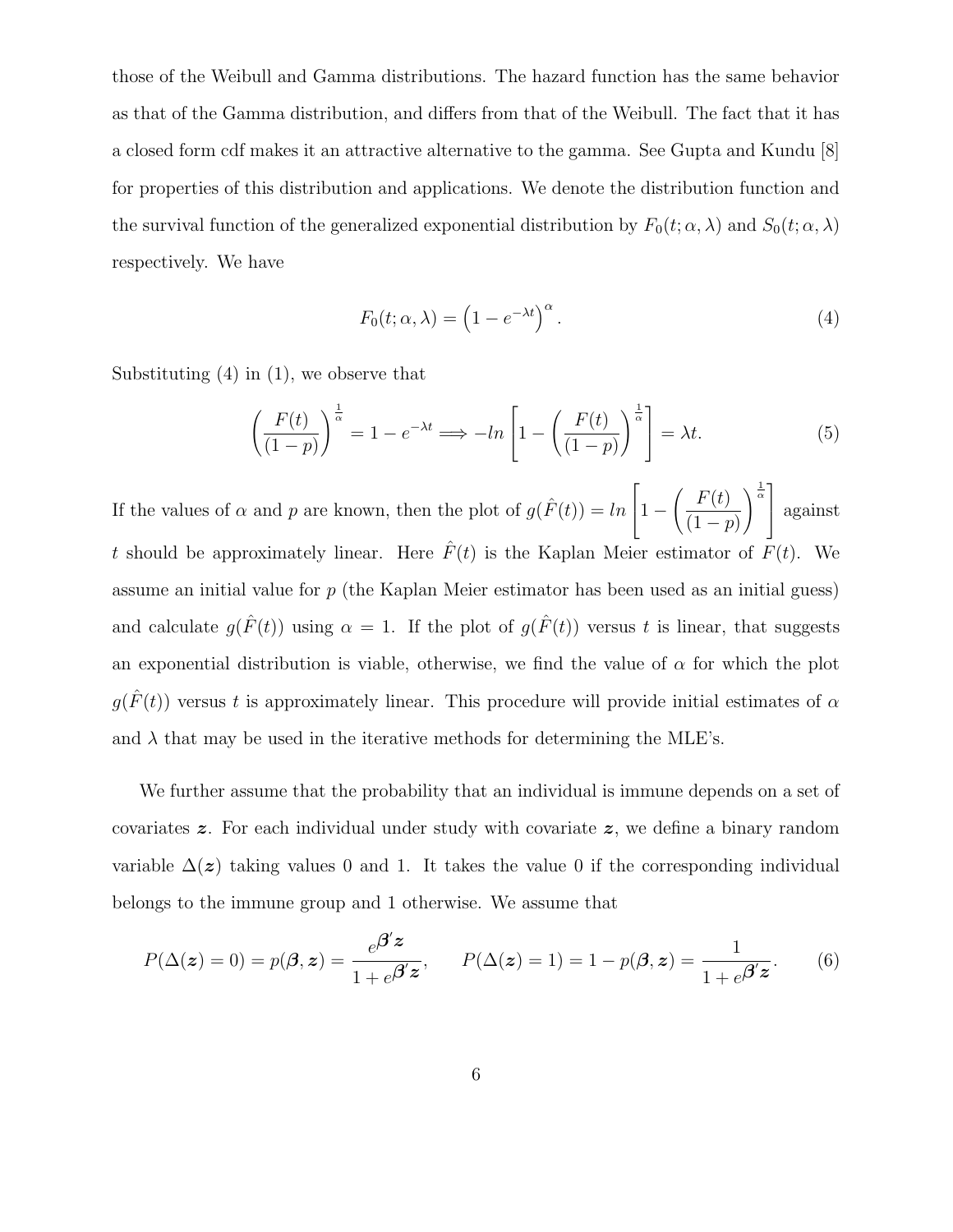# 3 ESTIMATION OF THE PARAMETERS

Our problem is to estimate the unknown parameters, namely  $\alpha$ ,  $\lambda$  and  $\beta$ . We assume that for the *i*-th individual,  $t_i$  represents the survival time or the censored time and  $z_i$  represents the corresponding vector of covariates. Without loss of generality, we assume that  $t_1, \ldots, t_m$ are the actual survival times and  $t_{m+1}, \ldots, t_{m+n}$  are the censored times. Based on the above observations the log-likelihood function takes the following form

$$
L(\alpha, \lambda, \beta) = L_1(\alpha, \lambda, \beta) + L_2(\alpha, \lambda, \beta),
$$

where

$$
L_1(\alpha, \lambda, \beta) = \sum_{i=1}^m \ln(1 - p(\beta, \mathbf{z}_i)) + \ln\left(\alpha \lambda \left(1 - e^{-\lambda t_i}\right)^{\alpha - 1} e^{-\lambda t_i}\right)
$$

and

$$
L_2(\alpha, \lambda, \beta) = \sum_{i=m+1}^{m+n} \ln \left( p(\beta, \mathbf{z_i}) + (1 - p(\beta, \mathbf{z_i})) \left( 1 - e^{-\lambda t_i} \right)^{\alpha} \right).
$$

The MLE's are obtained by treating this as a missing data problem and using the EM algorithm as follows: for each individual with covariate z, the random variable  $\Delta(z)$  is 1 for the first m individuals, and is unknown for the remaining n individuals. These n observations are treated as missing.

In the 'E' step of the EM algorithm, we compute the pseudo log-likelihood function based on the missing observations. For a censored time  $t$ , we construct two partially complete 'pseudo observations' of the form  $(t, w_1(z, t))$  and  $(t, w_2(z, t))$ . Specifically,  $w_1(z, t)$  and  $w_2(z,t)$  denote the conditional probabilities that the individual belongs to the immune or susceptible group, given survival until time  $t$ . We have

$$
w_1(z,t) = P(\Delta(z) = 0|T > t),
$$
  $w_2(z,t) = P(\Delta(z) = 1|T > t).$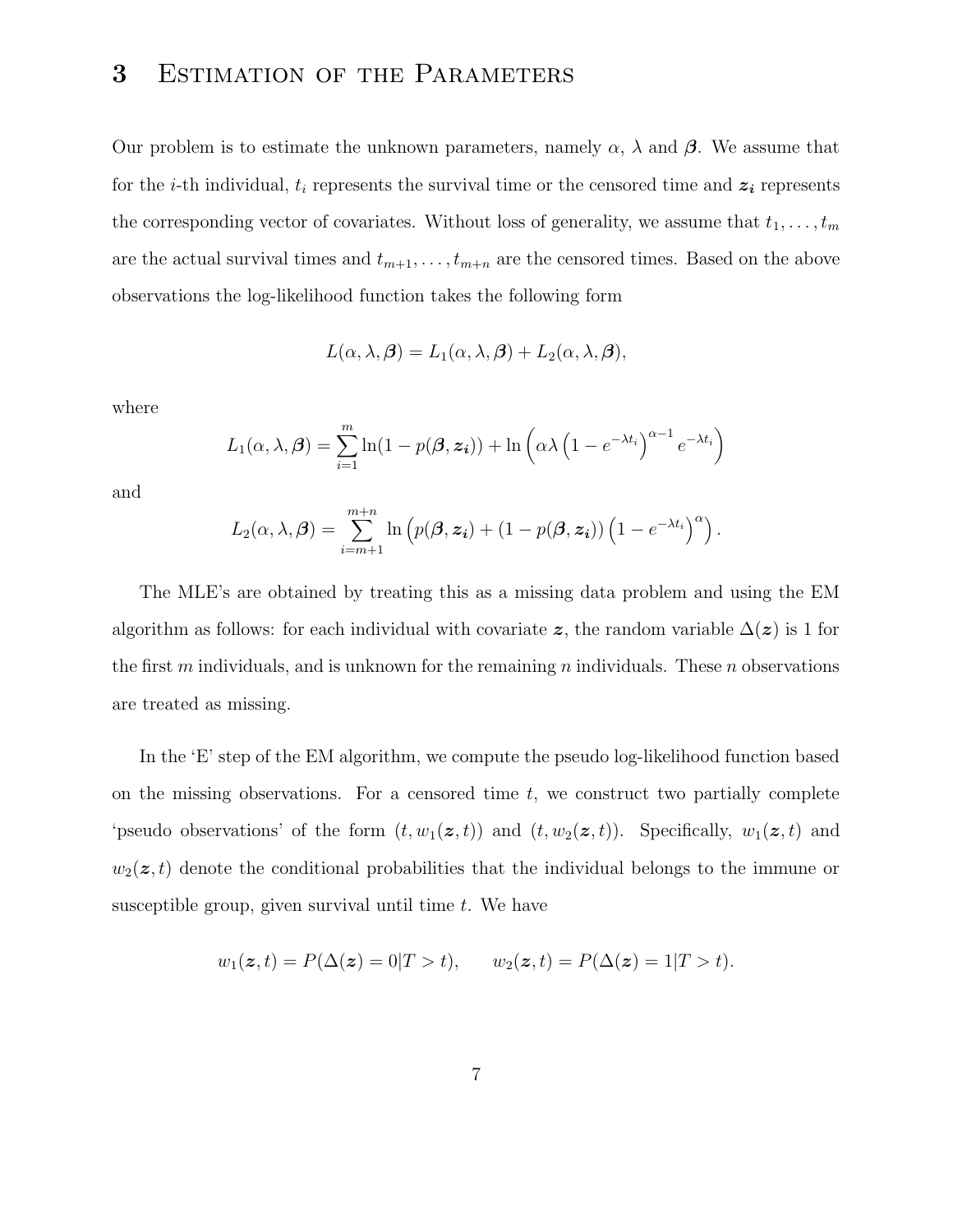We can write

$$
w_1(z,t) = P(\Delta(z) = 0|T > t) = \frac{P(T > t|\Delta(z) = 0) \times P(\Delta(z) = 0)}{P(T > t)}
$$

$$
= \frac{p(\beta, z)}{p(\beta, z) + (1 - p(\beta, z))S_0(t)}.
$$

Similarly,

$$
w_2(\mathbf{z},t) = P(\Delta(\mathbf{z}) = 1|T > t) = \frac{P(T > t | \Delta(\mathbf{z}) = 1) \times P(\Delta(\mathbf{z}) = 1)}{P(T > t)}
$$

$$
= \frac{(1 - p(\boldsymbol{\beta}, z))S_0(t; \alpha, \lambda)}{p(\boldsymbol{\beta}, z) + (1 - p(\boldsymbol{\beta}, z))S_0(t; \alpha, \lambda)}.
$$

The 'pseudo log-likelihood',  $L_{pseudo}(\alpha, \lambda, \beta)$  based on the missing observations is;

$$
L_{pseudo}(\alpha, \lambda, \beta) = L_1(\alpha, \lambda, \beta)
$$
  
+ 
$$
\sum_{i=m+1}^{m+n} \{w_1(\mathbf{z_i}) \ln p(\beta, \mathbf{z_i}) + w_2(\mathbf{z_i}) \ln[(1 - p(\beta, \mathbf{z_i}))S_0(t_i; \alpha, \lambda)]\}
$$
  
= 
$$
g_1(\beta) + g_2(\alpha, \lambda), \quad \text{(say)}
$$
 (7)

where

$$
g_1(\boldsymbol{\beta}) = \sum_{i=1}^m \ln(1 - p(\boldsymbol{\beta}, \boldsymbol{z_i})) + \sum_{i=m+1}^{m+n} w_1(\boldsymbol{z_i}) \ln p(\boldsymbol{\beta}, \boldsymbol{z_i}) + \sum_{i=m+1}^{m+n} w_2(\boldsymbol{z_i}) \ln(1 - p(\boldsymbol{\beta}, \boldsymbol{z_i}))
$$

and

$$
g_2(\alpha, \lambda) = \sum_{i=1}^m \ln f(t_i; \alpha, \lambda) + \sum_{i=m+1}^{m+n} w_2(\boldsymbol{z_i}) \ln S_0(t_i; \alpha, \lambda).
$$

The 'M' step of the EM algorithm involves maximizing  $L_{pseudo}(\alpha, \lambda, \beta)$  with respect to the unknown parameters for fixed  $w_1(z)$  and  $w_2(z)$ . Since the pseudo log-likelihood function  $L_{pseudo}(\alpha,\lambda,\beta)$  can be written as (7), therefore, if  $\alpha^{(k)}$ ,  $\lambda^{(k)}$  and  $\beta^{(k)}$  are estimates of  $\alpha, \lambda$ and  $\beta$  at the  $k-th$  iterate then  $\beta^{(k+1)}$  can be obtained by maximizing  $g_1(\beta)$  with respect to  $\beta$  and  $\alpha^{(k+1)}$ ,  $\lambda^{(k+1)}$  can be obtained by maximizing  $g_2(\alpha, \lambda)$  with respect to  $\alpha$  and  $\lambda$ respectively for fixed  $w_1(z)$  and  $w_2(z)$ . Note that for the  $(k+1) - th$  step,  $w_1(z)$  and  $w_2(z)$ depend on  $\alpha^{(k)}$ ,  $\lambda^{(k)}$  and  $\beta^{(k)}$  and they are as follows;

$$
w_1(\boldsymbol{z}) = \frac{p(\beta^{(k)}, \boldsymbol{z})}{p(\beta^{(k)}, \boldsymbol{z}) + (1 - p(\beta^{(k)}, \boldsymbol{z}))S_0(t; \alpha^{(k)}, \lambda^{(k)})},
$$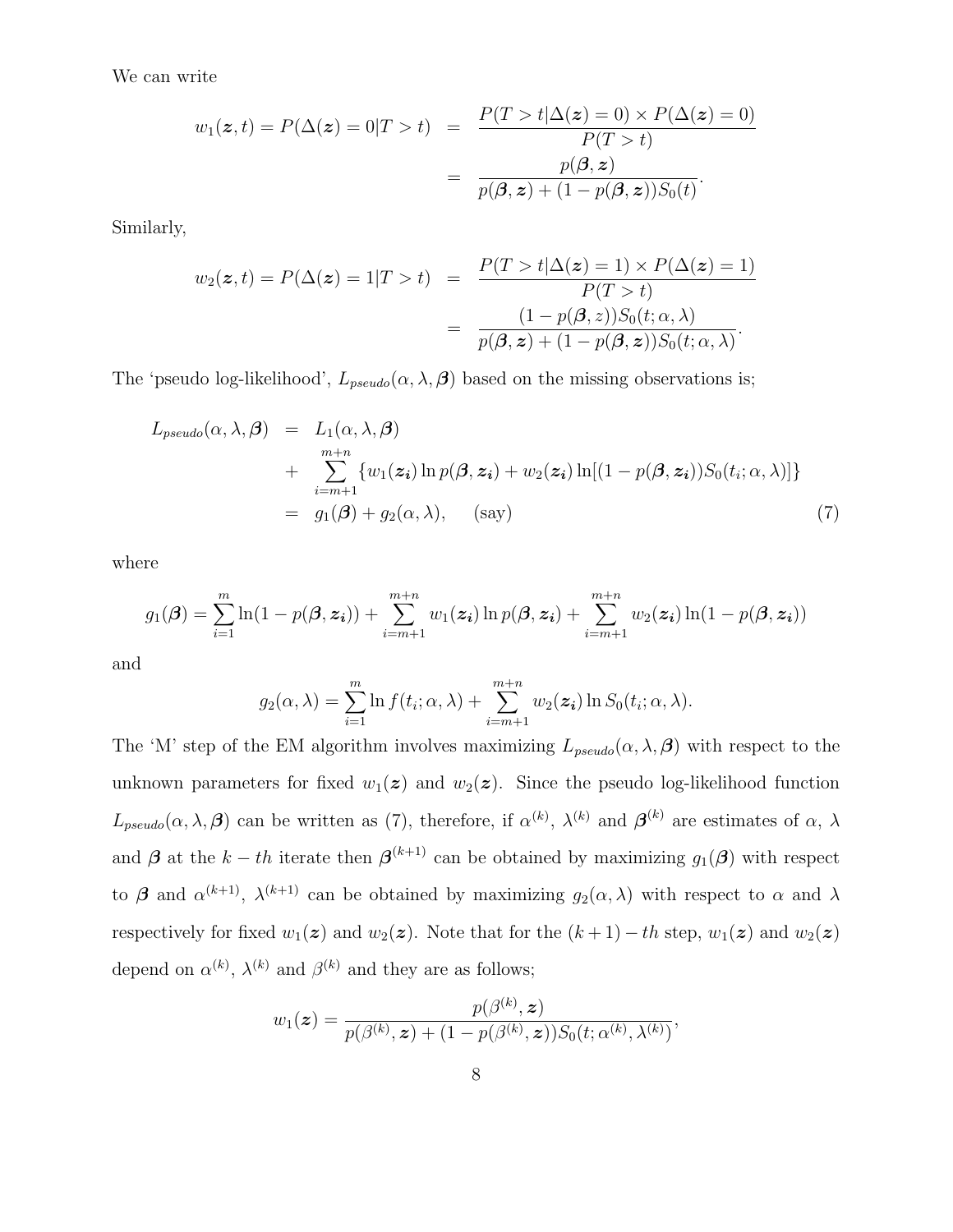$$
w_2(\boldsymbol{z}) = \frac{(1 - p(\beta^{(k)}, \boldsymbol{z}))S_0(t; \alpha^{(k)}, \lambda^{(k)})}{p(\beta^{(k)}, \boldsymbol{z}) + (1 - p(\beta^{(k)}, \boldsymbol{z}))S_0(t; \alpha^{(k)}, \lambda^{(k)})}.
$$

Now we can maximize  $g_1(\boldsymbol{\beta})$  with respect to  $\boldsymbol{\beta}$  and  $g_2(\alpha, \lambda)$  with respect to  $\alpha$  and  $\lambda$  separately.

REMARK 1: If  $\beta$  is a scalar then,

$$
g_1(\beta) = \sum_{i=1}^m \ln \frac{1}{1 + e^{\beta z_i}} + \sum_{i=m+1}^{m+n} w_2(z_i) \ln \frac{1}{1 + e^{\beta z_i}} + \sum_{i=m+1}^{m+n} w_1(z_i) \ln \frac{e^{\beta z_i}}{1 + e^{\beta z_i}}
$$
  
= 
$$
-\sum_{i=1}^{m+n} \ln(1 + e^{\beta z_i}) + \beta \sum_{i=m+1}^{m+n} z_i w_1(z_i).
$$

Therefore, the maximization can be obtained by differentiating  $g_1(\beta)$  with respect to  $\beta$  and equating to 0, i.e. by solving the following nonlinear equation

$$
g_1'(\beta) = -\sum_{i=1}^{m+n} \frac{z_i e^{\beta z_i}}{1 + e^{\beta z_i}} + \sum_{i=m+1}^{m+n} z_i w_1(z_i) = 0.
$$

Since

$$
g_1''(\beta) = -\sum_{i=1}^{m+n} \frac{z_i^2 e^{\beta z_i}}{(1 + e^{\beta z_i})^2} < 0,
$$

 $\blacksquare$ 

therefore  $g(\beta)$  is a concave function.

REMARK 2: If  $\beta$  is not a scalar, it can be shown that the matrix  $\frac{\partial^2 g_1(\beta)}{\partial \beta \partial \beta}$  $\frac{\partial^2 \mathcal{G}(\mathcal{S})}{\partial \mathcal{G}(\mathcal{S})}$  is negative definite under mild restrictions on  $z$ 's. П

For the GE model, we have

$$
g_2(\alpha, \lambda) = m \ln \alpha + m \ln \lambda - \lambda \sum_{i=1}^m t_i + (\alpha - 1) \sum_{i=1}^m \ln(1 - e^{-\lambda t_i}) + \sum_{i=m+1}^n w_2(z_i) \ln(1 - (1 - e^{-\lambda t_i})^{\alpha}).
$$

The method proposed by Song *et al.* [12] can be used to maximize  $g_2(\alpha, \lambda)$ . Let us write

$$
g_2(\alpha, \lambda) = h_1(\alpha, \lambda) + h_2(\alpha, \lambda),
$$

where

$$
h_1(\alpha, \lambda) = m \ln \alpha + m \ln \lambda - \lambda \sum_{i=1}^m t_i + (\alpha - 1) \sum_{i=1}^m \ln(1 - e^{-\lambda t_i})
$$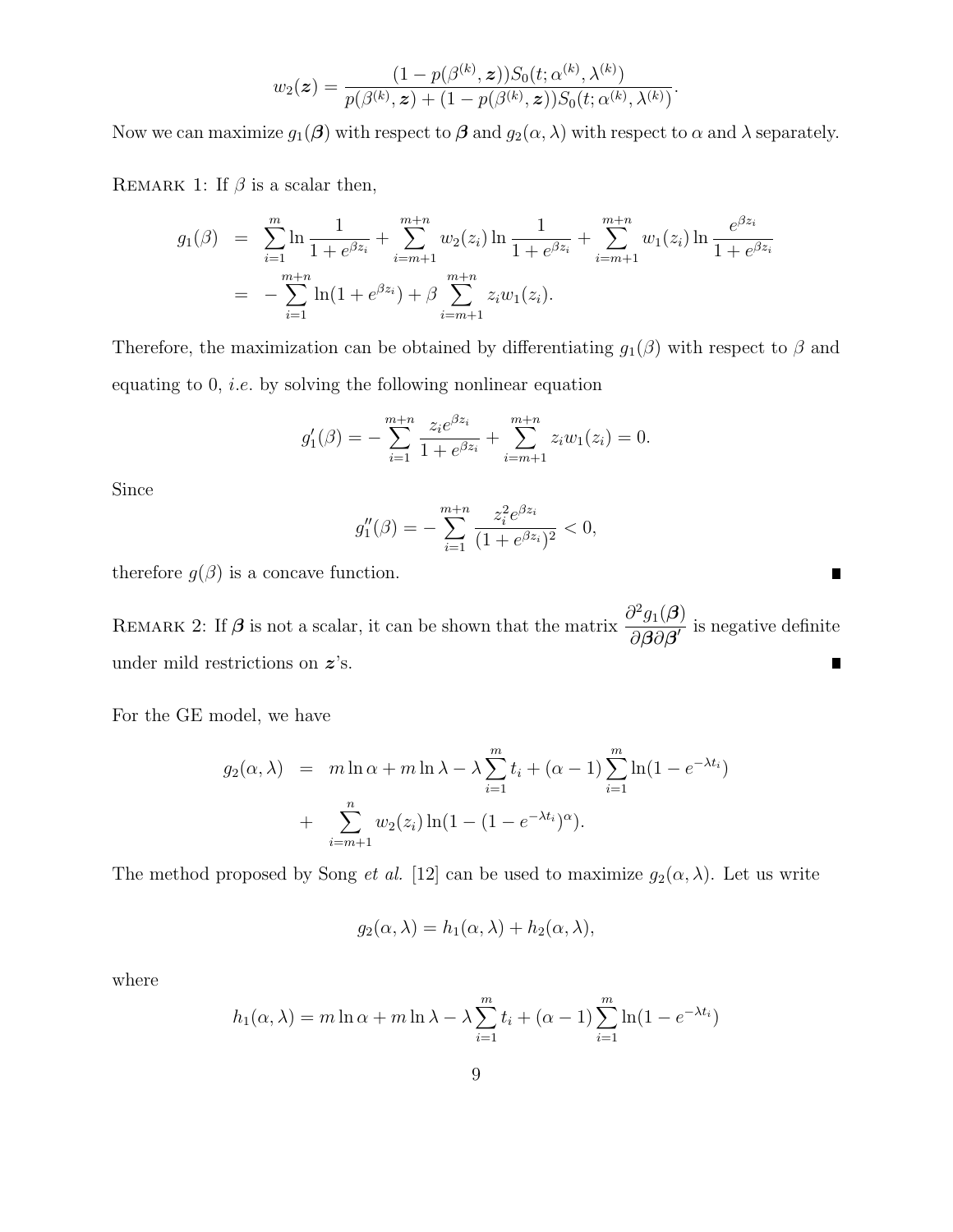and

$$
h_2(\alpha, \lambda) = \sum_{m+1}^n w_2(z_i) \ln(1 - (1 - e^{-\lambda t_i})^{\alpha}).
$$

Since we need to solve

$$
g_2'(\alpha, \lambda) = h_1'(\alpha, \lambda) + h_2'(\alpha, \lambda) = 0
$$

or

$$
h'_1(\alpha,\lambda)=-h'_2(\alpha,\lambda),
$$

we use the following procedure. First solve

$$
h_1'(\alpha,\lambda)=0.
$$

using the following non-linear equation (fixed point type) iteratively

$$
\lambda = \left(\frac{1}{m} \sum_{i=1}^{m} \frac{t_i e^{-\lambda t_i}}{(1 - e^{-\lambda t_i})} \left(1 + \frac{m}{\sum_{i=1}^{m} \ln(1 - e^{-\lambda t_i})}\right) + \frac{1}{m} \sum_{i=1}^{m} t_i\right)^{-1}.
$$

If  $\lambda^{(0)}$  is the solution then obtain

$$
\alpha^{(0)} = -\frac{m}{\sum_{i=1}^{m} \ln(1 - e^{-\lambda^{(0)}t_i})}.
$$

Now obtain  $\alpha^{(1)}$  and  $\lambda^{(1)}$  as the solution of the following

$$
h'_1(\alpha, \lambda) = -h'_2(\alpha^{(0)}, \lambda^{(0)}).
$$

Once we obtain  $\alpha^{(1)}$  and  $\lambda^{(1)}$  then  $\alpha^{(2)}$  and  $\lambda^{(2)}$  as the solution of the following

$$
h'_1(\alpha, \lambda) = -h'_2(\alpha^{(1)}, \lambda^{(1)}).
$$

It should be continued until it converges. Note that the solution  $(\tilde{\alpha}, \tilde{\lambda})$  of the following equation, for any arbitrary  $c_1$  and  $c_2$ 

$$
h'_1(\alpha,\lambda)=(c_1,c_2),
$$

can be obtained as follows. First solve the non-linear equation iteratively

$$
\lambda = \left[\frac{c_2}{m} + \frac{1}{m} \sum_{i=1}^{m} t_i + \left(1 - \frac{m}{c_1 - \sum_{i=1}^{m} \ln(1 - e^{-\lambda t_i})}\right) \times \left(\frac{1}{m} \sum_{i=1}^{m} \frac{t_i e^{-\lambda t_i}}{1 - e^{-\lambda t_i}}\right)\right]^{-1},
$$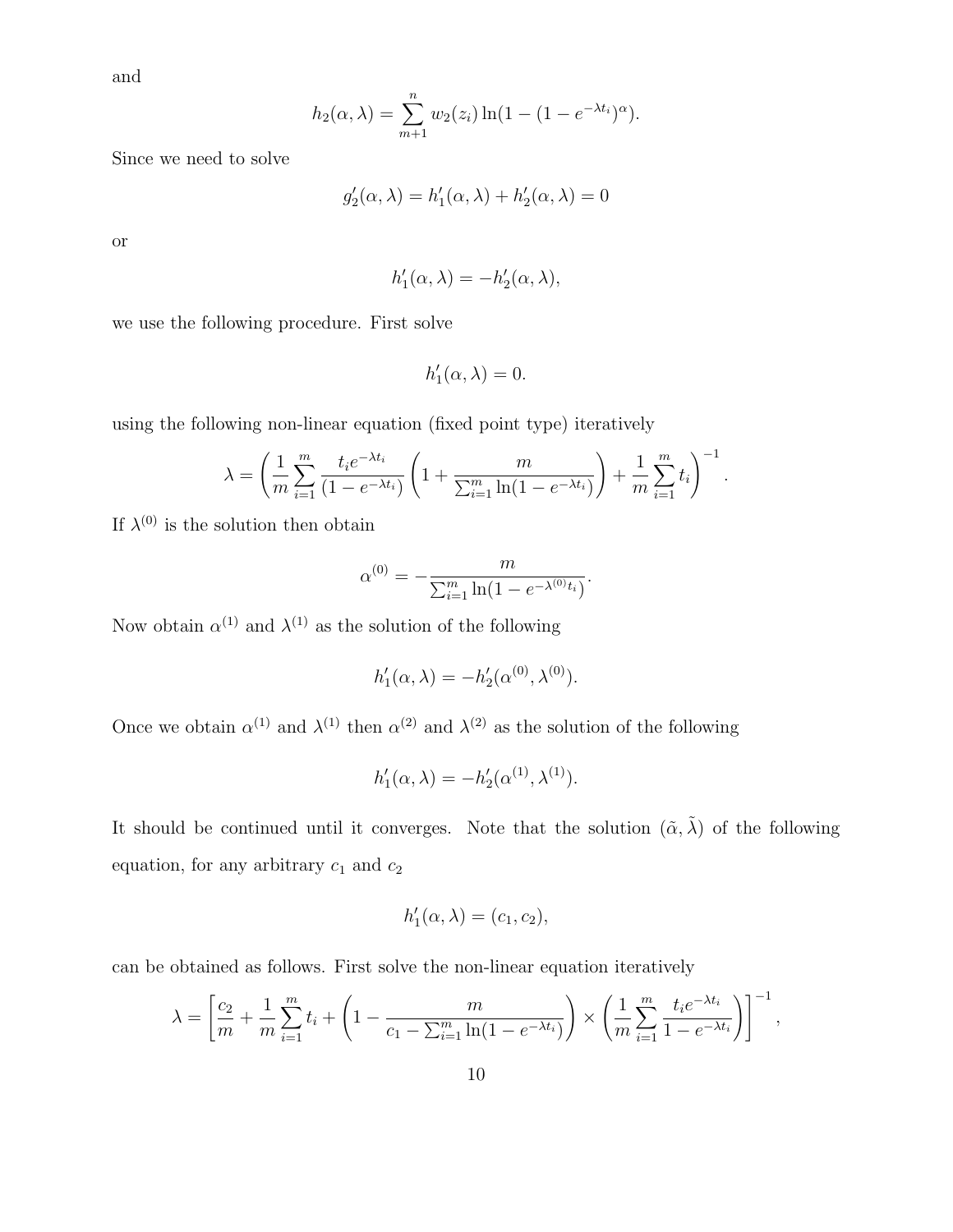to obtain  $\lambda$  and then obtain,

$$
\tilde{\alpha} = \left[ \frac{c_1 - \sum_{i=1}^m \ln(1 - e^{-\lambda t_i})}{m} \right]^{-1}.
$$

## 4 SIMULATION AND DATA ANALYSIS

### 4.1 SIMULATION RESULTS

In this section, we present results of a small simulation study to see how the proposed EM algorithm works for different sample sizes and parameter values. For simulation purposes we have used the cure rate model without any covariates. We have taken different  $\alpha$  and n values. We report the average values of the estimates and the mean squared errors over 1000 replications in Table 1.

| $\eta$ | $\alpha = 2.0$ | $\lambda=1$ | $p = 0.1$ | $\, n$ | $\alpha = 1.0$ | $\lambda=1$ | $p = 0.1$ |
|--------|----------------|-------------|-----------|--------|----------------|-------------|-----------|
| 25     | 2.1363         | 1.2671      | 0.1213    | 25     | 1.2384         | 1.4316      | 0.1165    |
|        | (0.6762)       | (0.1728)    | 0.0073)   |        | (0.1611)       | (0.2881)    | 0.0074)   |
| 50     | 1.9424         | 1.2004      | 0.1137    | 50     | 1.1693         | 1.3808      | 0.1145    |
|        | (0.3789)       | (0.1005)    | (0.0057)  |        | (0.0613)       | (0.2165)    | (0.0053)  |
| 75     | 1.8808         | 1.1850      | 0.1132    | 75     | 1.1383         | 1.3721      | 0.1141    |
|        | 0.2491         | 0.0756)     | (0.0034)  |        | (0.0360)       | (0.1938)    | 0.0036)   |

Table 1: Average estimates and mean squared errors

From the simulation study, we observe that the EM algorithm converges quite fast and the average biases and mean squared errors converge to zero as the sample size increases. It is interesting to observe that the true value of  $\alpha$  affects the estimation of  $\lambda$  but does not have much of an effect on the estimation of p.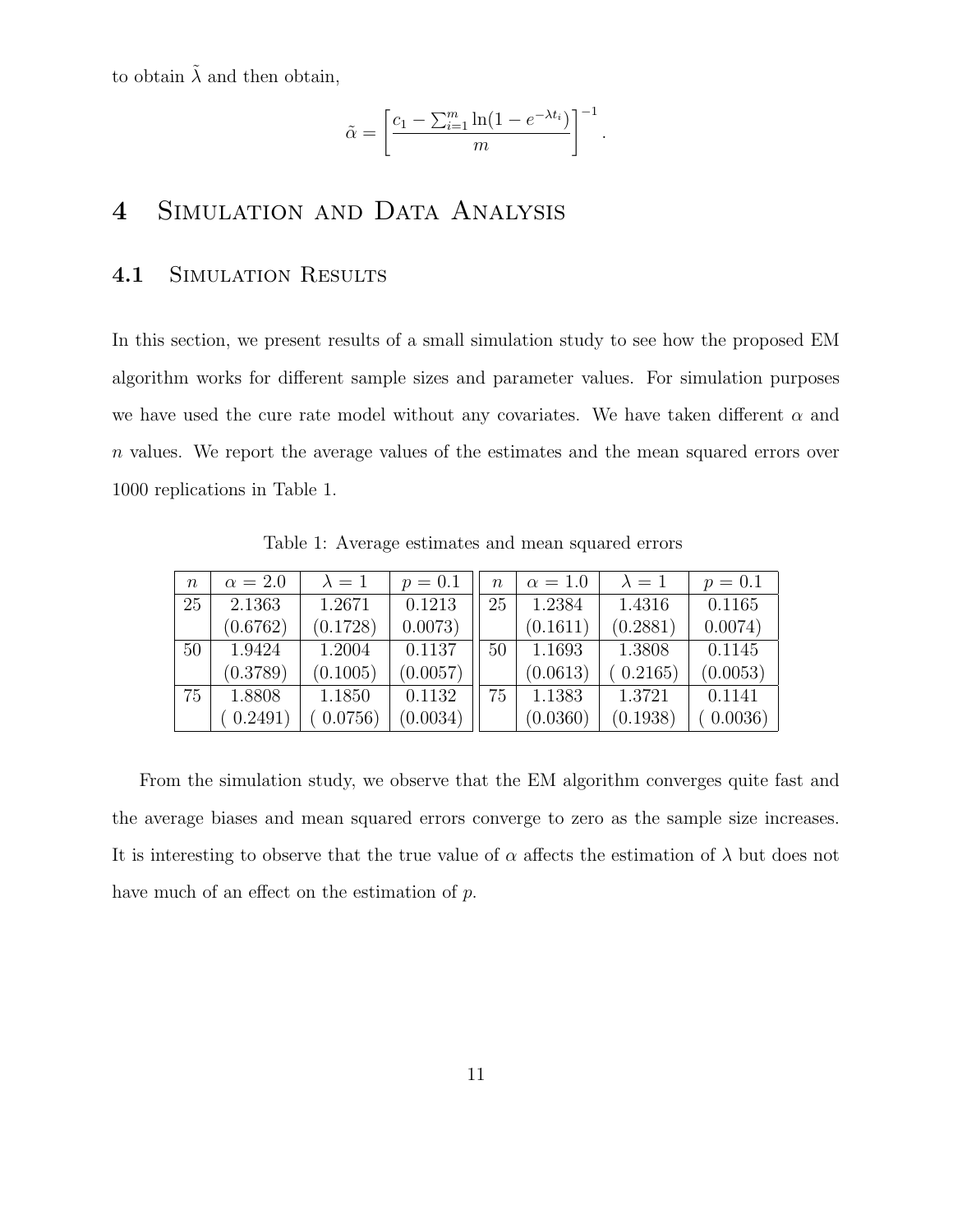### 4.2 DATA ANALYSIS

In this section, we analyze a subset of data from the University of Massachusetts Aids Research Unit Impact Study. The data is available from the website of statistical data at the University of Massachusetts/ Amherst ( http://www-unix.oit.umass.edu/ statdata).

The data includes results from randomized trials of two different residential treatment programs aimed at reducing drug abuse and consequently high-risk behavior. There were two treatment program sites referred to as site 1 and site 2. At site 1, participants were randomized to 3 and 6 month groups that included health education and relapse prevention programs. Site 2 participants were assigned to a structured life-style environment and randomized to 6 or 12 month programs. The "survival" time here refers to the number of days from admission to the time the participant returned to drug use (self-reported). We created 4 groups based on the Site (S) X Length (L) assignment as follows:

| S     | One | Two |
|-------|-----|-----|
| L     |     |     |
| Short |     | ')  |
|       |     |     |
| Long  | 3   |     |

There is evidence among researchers to suggest that a proportion of participants in drug and alcohol treatment programs are "cured", i.e. will never abuse drugs or alcohol again. The probability of being "cured" is usually affected by factors such as age, environment, and employment status. It is therefore reasonable to represent the data using the cure-rate model. We analyzed the data consisting of 575 observations. We used three covariates in the analysis: Age at enrollment in years (AGE), IV Drug use history at admission (IV), and Number of drug treatments (NDRUG). The IV drug use history was treated as a binary covariate: the value 1 assigned to individuals who had a recent history of IV drug use, and the value 0 assigned to individuals with no recent history of IV drug use. The number of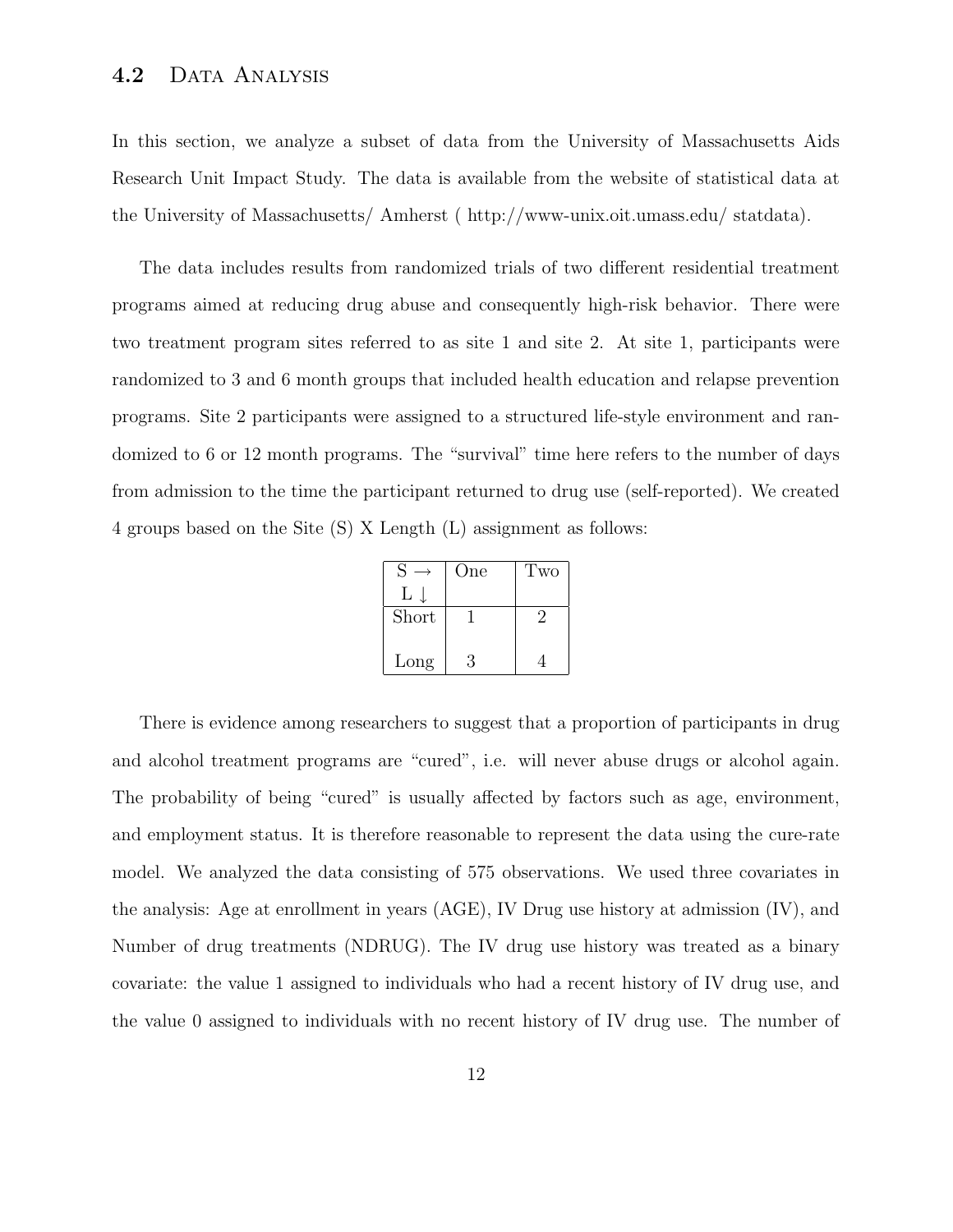prior drug treatments took values from 0 (for no prior treatments) to 40 and was treated as a categorical variable in the analysis.

In our analysis of the model, we assumed that the covariates affect only the probability of being cured. We do not consider the more general model wherein the covariates may affect both the probability of being cured as well as the survival distribution of the susceptible population. Inference for the general model will be significantly more complex and issues of identifiability will need to be resolved.

Table 2 provides the estimates of the parameters  $p, \alpha$  and  $\lambda$  of the generalized exponential model for four groups without any covariate information. The point estimate value and the corresponding margin of error (for a 95 % interval) along with the log-likelihood value are reported. The intervals for  $\alpha$  for Groups 2 and 4 indicate that the simple exponential model may be adequate.

| Group<br>$\, n$ |     | m   | $\widehat{\alpha}$ |          | $\widehat{p}$ | LL         |
|-----------------|-----|-----|--------------------|----------|---------------|------------|
|                 |     |     |                    |          |               |            |
|                 | 198 | 167 | 1.6369             | 0.4721   | 0.1555        | $-208.096$ |
|                 |     |     | (0.5473)           | (0.1577) | (0.0522)      |            |
| $\rm II$        | 91  | 72  | 1.5658             | 0.4018   | 0.2051        | $-97.928$  |
|                 |     |     | (0.6897)           | (0.1777) | (0.0872)      |            |
| III             | 202 | 159 | 1.4986             | 0.3274   | 0.2056        | $-205.723$ |
|                 |     |     | (0.4337)           | (0.1054) | (0.1284)      |            |
| IV              | 84  | 66  | 1.2874             | 0.2731   | 0.2018        | $-75.981$  |
|                 |     |     | (0.4862)           | (0.1054) | (0.1284)      |            |

Table 2: Parameter Estimates without Covariates

We also provide a test for goodness of fit for Group 1 using the K-M estimate of the survival function. Figure 1 shows the transformed K-M estimate plotted against time for  $\alpha = 1$  (the exponential model), and  $\alpha = 1.637$ . Clearly, the generalized exponential model provides an excellent fit to the data. Similar results are obtained for Group 3.

Figure 2 shows an overlay plot of the K-M estimator of the survival function for Group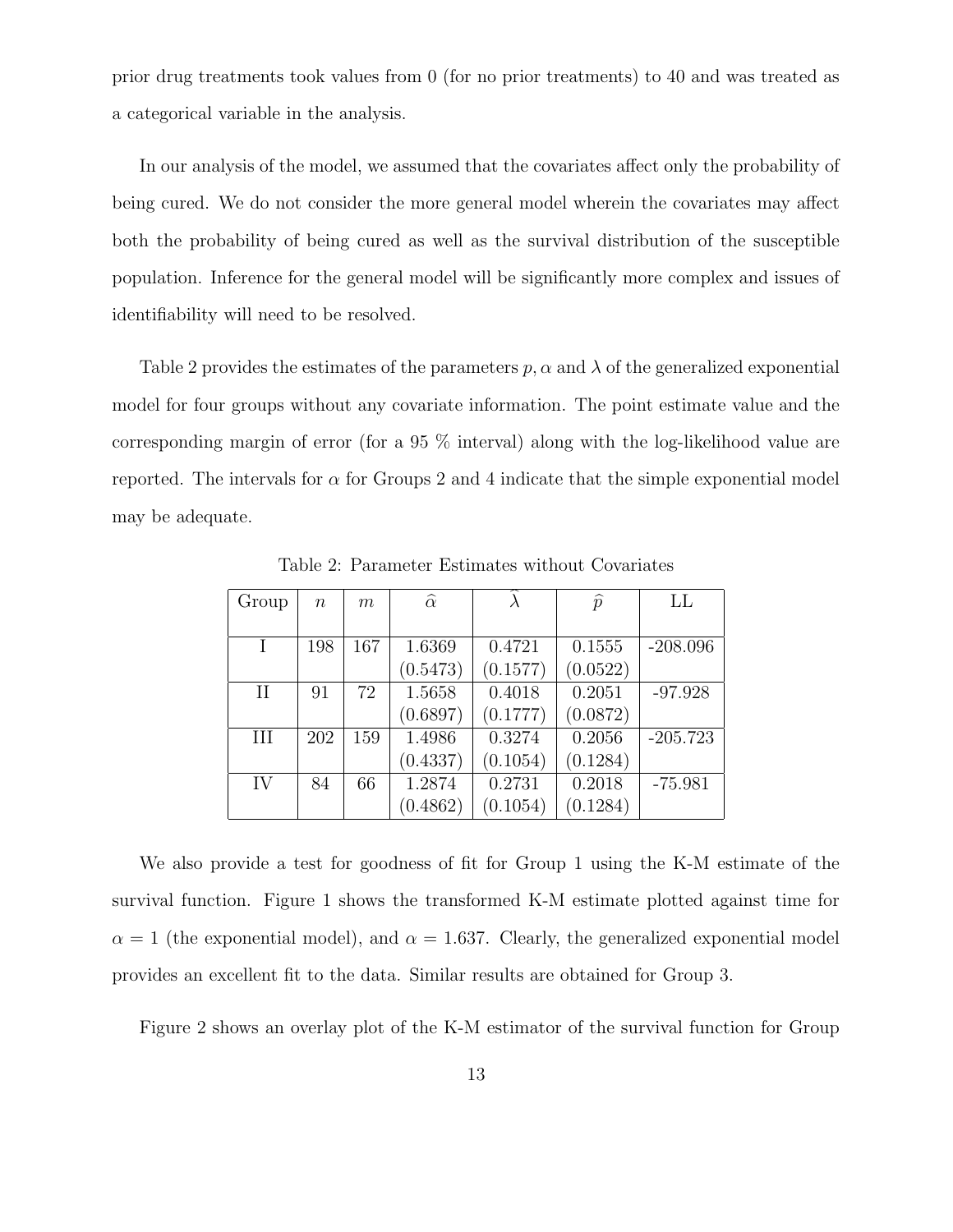

Figure 1: Plot of  $g(\hat{F}(t))$  versus t for 2 choices of  $\alpha$ 

1 and the estimated survival function based on the GE model. This graph provides further support that the GE model does indeed provide an excellent fit to the data and captures the immune proportion.

### 4.3 COVARIATE MODEL

Next, we fit the model using 3 covariates: Age, IV, NDRUG. Table 3 provides the estimates of the regression coefficients. The point estimate and the corresponding margin of error (for a 95% interval) along with the loglikelihood values are reported. All three covariates are highly significant. The log-likelihood values may be used to assess the improved fit of the model using the standard chi-square criterion. The significance of all three covariates indicate that the probability of being "cured" depends on the persons recent drug history and age. Patients who have been through several previous rehab programs seem to have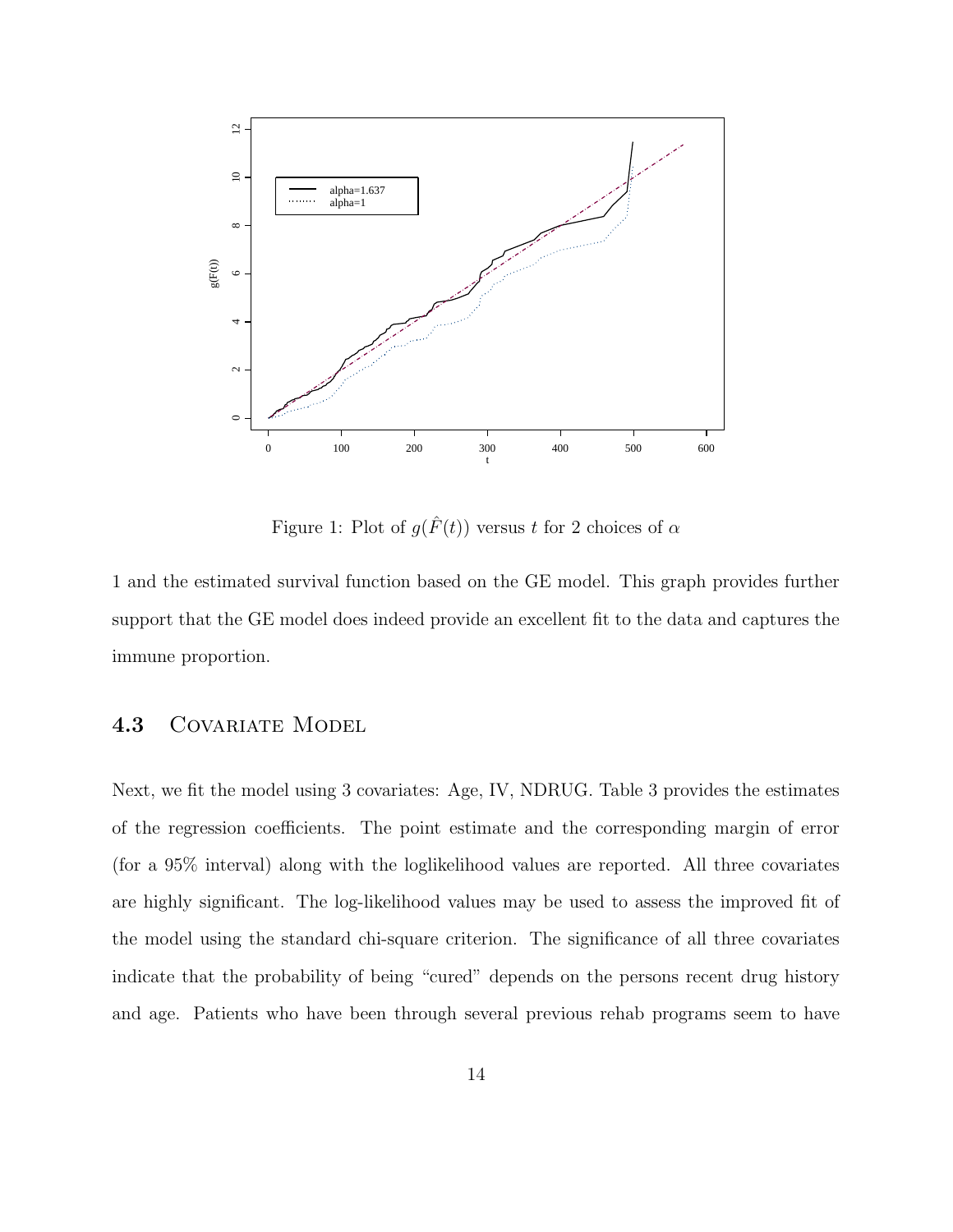

Figure 2: Kaplan Meier Estimator and Predicted Model for Group 1

a higher chance of relapse. These findings are consistent with experts in the area of drug prevention and addiction.

For the binary covariate IV, all the parameter estimates are negative. For example, in Group 1, the odds of being cured decrease by 50% for recent IV drug users. Similarly, the odds of being cured decrease by 85% for a unit increase in the number of previous drug treatments.

Figure 3 provides the predicted survival functions for Group 1 and illustrates the effects of recent IV use. Clearly, for individuals who have a recent history of IV use, the survival curve is steeper and the cured proportion significantly lower. Figure 4 provides the predicted survival functions for the 4 groups for a fixed set of covariate values. It is clear from Figure 4 that in all the four cases the cured proportions are approximately same.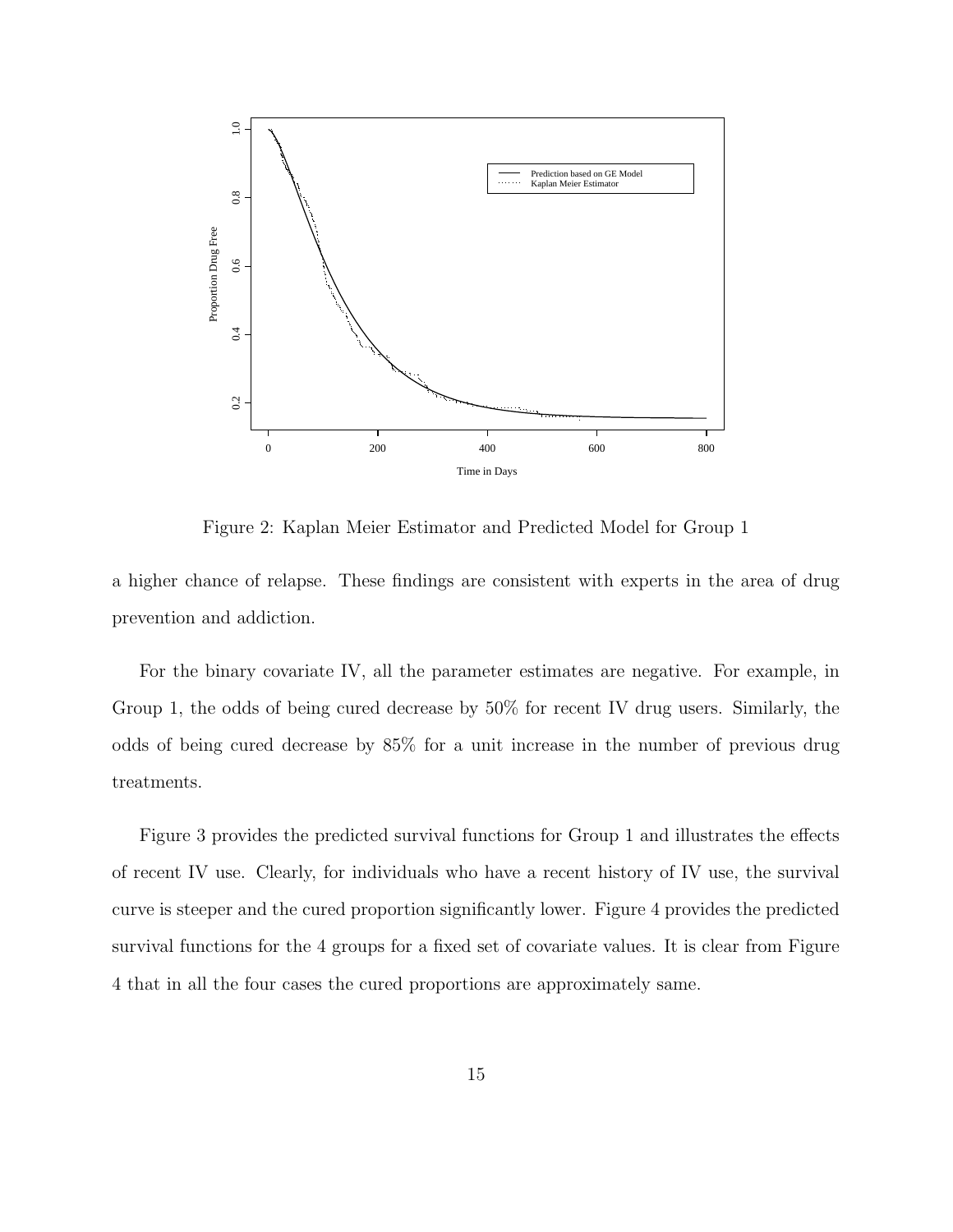| Group |           | $\beta_{AGE}$ | $\widehat{\beta}_{IV}$ | $\widehat{\beta}_{NDRUG}$ | LL         |
|-------|-----------|---------------|------------------------|---------------------------|------------|
|       | $-2.4250$ | 2.5501        | $-0.6251$              | $-4.9498$                 | $-198.442$ |
|       | (1.239)   | (1.914)       | (0.441)                | (2.225)                   |            |
| H     | $-0.6895$ | $-.4510$      | $-1.0991$              | $-1.4891$                 | $-93.262$  |
|       | (0.2823)  | (0.3359)      | (0.8230)               | (1.3442)                  |            |
| Ш     | $-3.5500$ | 4.3489        | $-0.4511$              | $-3.2112$                 | $-197.434$ |
|       | (1.0599)  | (1.6039)      | (0.3897)               | (1.5589)                  |            |
| IV    | $-2.5486$ | 2.7512        | $-0.9976$              | $-4.7001$                 | $-72.050$  |
|       | (1.5512)  | (2.3462)      | (0.8751)               | (3.3670)                  |            |

Table 3: Parameter Estimates for the Model with Covariates

### 5 CONCLUSIONS

In this article, we investigated the performance of the cure rate model based on the generalized exponential distribution. The probability of being immune was modeled as a function of covariates using the logistic function. The parameter estimates were obtained via the EM algorithm. We illustrated the performance of the model by using data from a study on drug treatment programs. The results indicate the GE model provides an excellent fit to the data. We were also able to test the effects of different covariates on the immune probability.

The model proposed in this paper assumed that the covariates affect only the probability of being cured. A more general model may be proposed that also includes the effects of covariates on the failure time distribution. Covariates may be classified into three groups: the first group containing covariates that affect only the survival distribution, the second group containing covariates that affect only the immune probability, and the third group containing covariates that affect both. For covariates that appear in both p and  $S_0(t)$ , there are potential issues of interpretation and identifiability that would need to be addressed. In addition, the estimation of the parameters and associated inference will be more complex. Further investigation is needed to address these issues in the cure rate framework.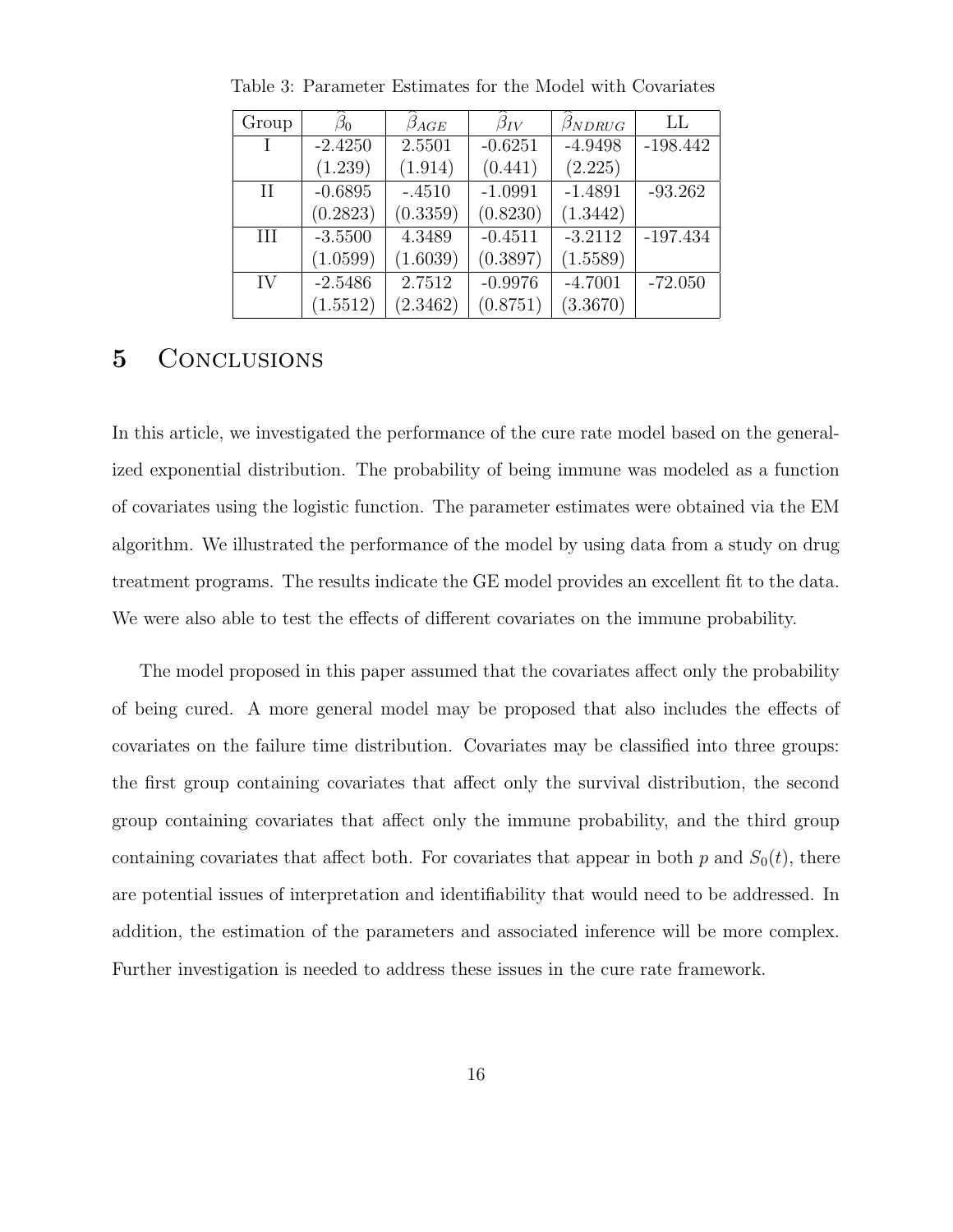

Figure 3: Plot of Predicted Survival Functions:  $Age=30$ ,  $IV=1$ , NDRUG=0

## **ACKNOWLEDGEMENTS**

The authors would like to thank the associate editor and two referees for their valuable comments, which has improved the earlier version of the manuscript. Part of this work is supported by a grant from the Department of Science and Technology, Government of India.

# References

- [1] Boag, J. W. (1949), "Maximum likelihood estimates of the proportion of patients cured by cancer therapy", Journal of the Royal Statistical Society, Series B, vol. 11, 15–53.
- [2] Cancho, V.G. and Bolfarine, H. (2001), "Modeling the presence of immunes by using the exponentiated-Weibull model", Journal of Applied Statistics, vol. 28, 659 - 671.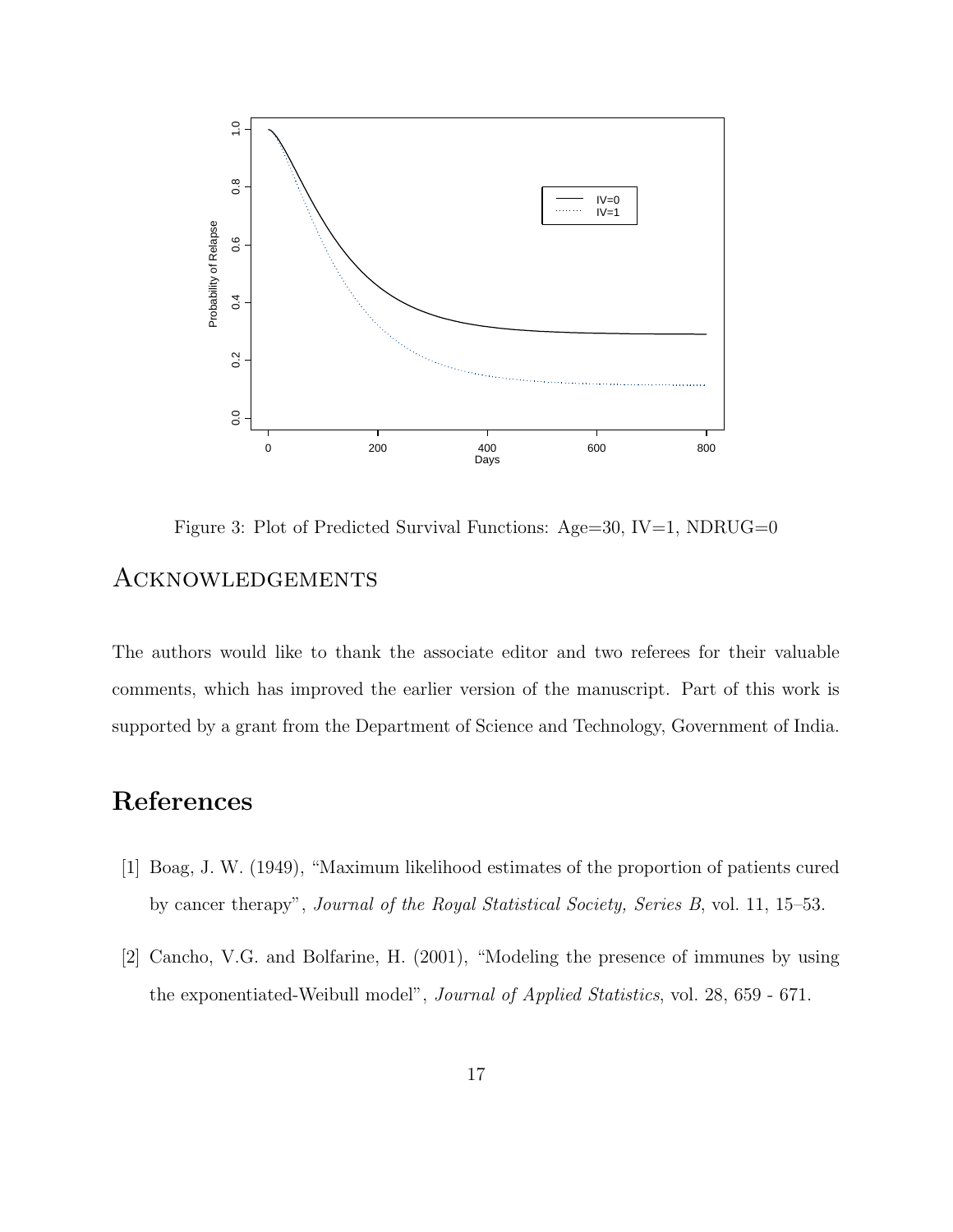

Figure 4: Plot of Predicted Survival Functions:  $Age=30$ ,  $IV=1$ , NDRUG=0

- [3] Chen Ming-Hui, Ibrahim J., Sinha D. (1999), "A new Bayesian model for survival data with a surviving fraction", *Journal of the American Statistical Association*, vol. 94, 909 - 918.
- [4] Dunsmuir, W. Tweedie, R. Flack, L. and Mengersen, K. (1989), "Modeling of transitions between employment states for young Australians" Australian Journal of Statistics, vol. 31, A,165–196.
- [5] Farewell, V. T. (1982), " The use of mixture models for the analysis of survival data with long-term survivors", Biometrics, vol. 38, 1041–1046.
- [6] Freireich, E. J., Gehan, E., Frei, E., Schroeder, L. R., Wolman, I. J., Anbari, R., Burgert, E. O., Mills, S. D., Pinkel, D., Selawry, O. S., Moon, J. H., Gendel, B. R., Spurr, C. L., Storrs, R., Haurani, F., Hoogstraten, B. and Lee, S. (1963), "The effect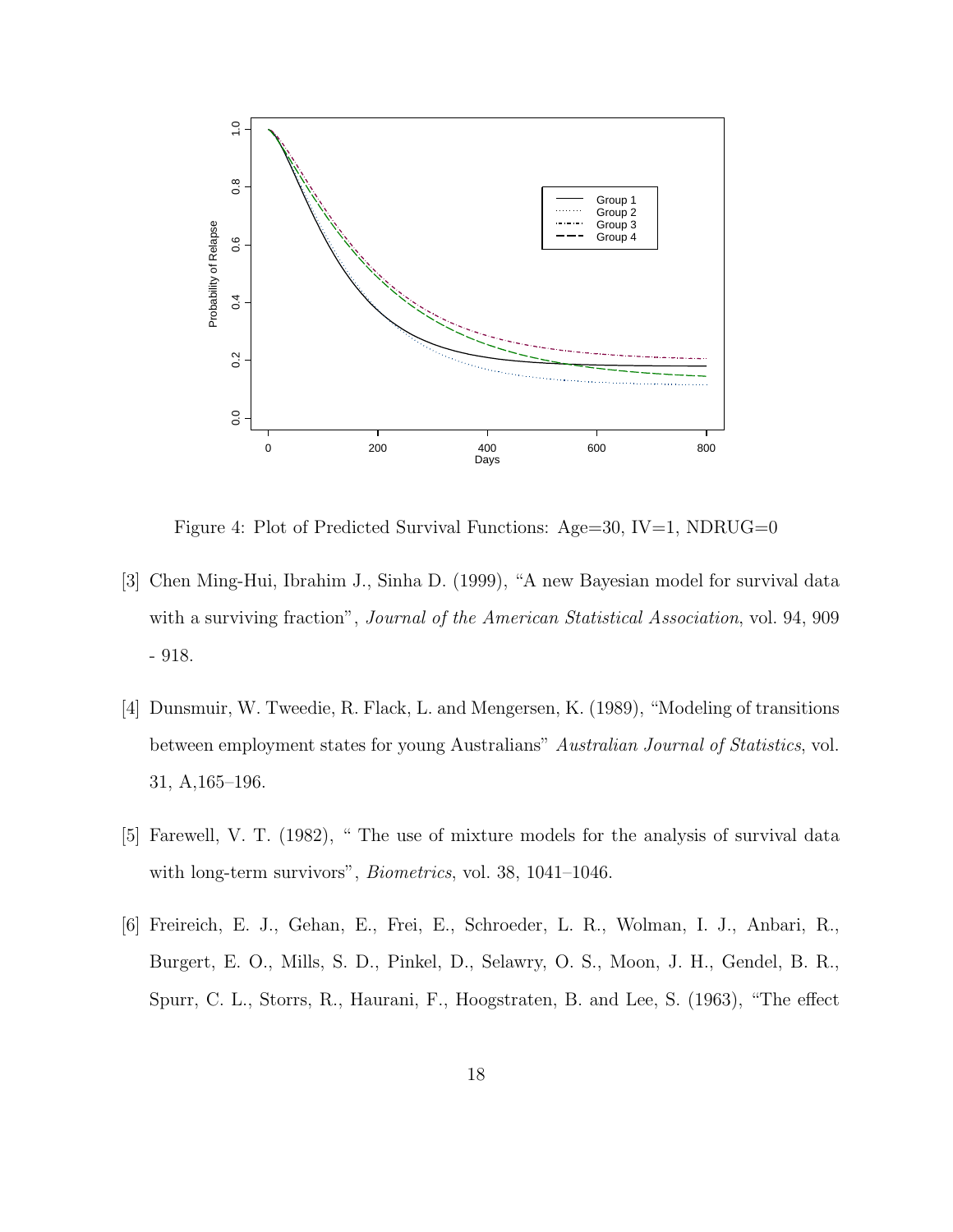of 6-Mercaptopurine on the duration of steroid-induced remissions in acute leukemia; a model for evaluation of other potentially useful therapy", Blood, vol. 21, 699–716.

- [7] Gamel, J. W., Mclean, I. W, and Rosenberg, S. H. (1999), "Proportion cured and mean log-survival time as functions of tumor size", *Statistics in Medicine*, vol. 9, 999-1006.
- [8] Gupta, R. D. and Kundu, D. (1999), "Generalized exponential distributions", Australian and New Zealand Journal of Statistics, vol. 41, 173–188.
- [9] Louis, T.A., "Finding the observed information matrix when using the EM algorithm", Journal of the Royal Statistical Society, B, vol. 44, 226 - 233.
- [10] Maller, R, and Zhou X. (1996), Survival analysis with long-term survivors, John Wiley & Sons, Inc., New York.
- [11] Nelson, W. (1982) Applied life data analysis, John Wiley & Sons, New York.
- [12] Song, P.X., Fan, Y., Kalbfleisch, J.D. (2005), "Maximization by parts in likelihood inference (with discussions)", Journal of the American Statistical Association, vol. 100, 11451167.
- [13] Struthers, C. A. and Farewell, V. T. (1989), "A mixture model for time to AIDS data with left truncation and an uncertain origin", *Biometrika*, vol. 76, 814-817.
- [14] Taylor, J. M. G. (1995), "Semiparametric estimation in failure time mixture models", Biometrics, vol. 51, 899-907.
- [15] Yamaguchi, K. (1992), "Accelerated failure-time regression model with a regression model for the surviving fraction: an application to the analysis of 'permanent employment' in Japan", Journal of the American Statistical Association, vol. 87, 284-292.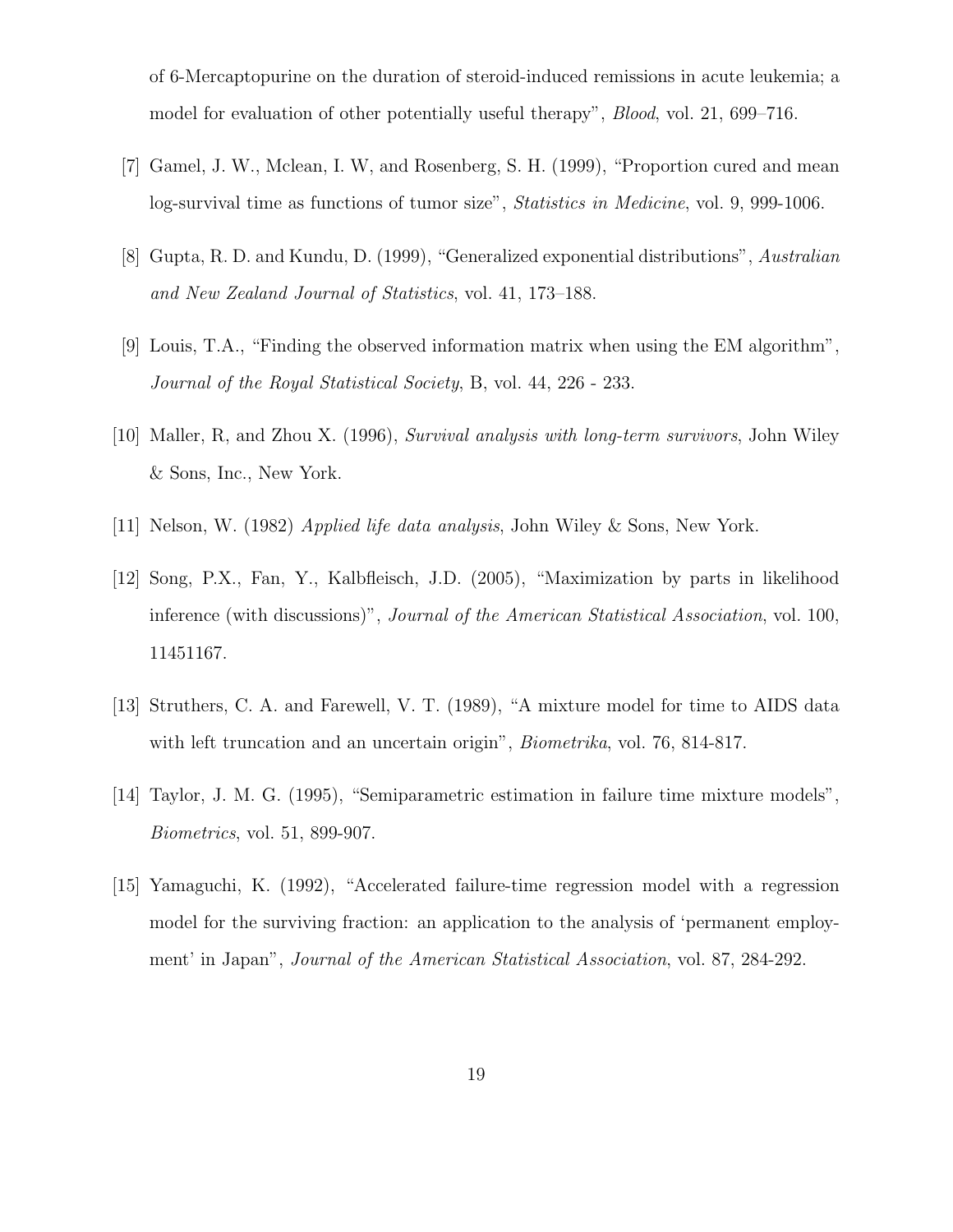[16] Yu, B., Tiwari, R. C. and Cronin, K. Z. (2004), "Cure fraction estimation from the mixture cure models for grouped survival times", Statistics in Medicine, vol. 23, 1733- 1747.

### Appendix

#### Observed Fisher Information Matrix

In this case we can use the idea of Louis [9], to compute the observed Fisher Information matrix  $\hat{I}$ . Using the same notation of Louis [9], it can be observed that  $\hat{I}$  takes the form

$$
\hat{\mathbf{I}} = \hat{\mathbf{B}} - \hat{\mathbf{S}} \hat{\mathbf{S}}^T. \tag{8}
$$

Here  $\hat{\mathbf{B}}$  is the  $2 + k + 1 \times 2 + k + 1$  negative of the second derivative matrix and  $\hat{\mathbf{S}}$  is the  $2+k+1$  gradient vector and  $k =$  the number of covariates used in the model. We decompose  $\hat{\mathbf{B}}$  and  $\hat{\mathbf{S}}$  as follows;

$$
\hat{\mathbf{B}} = \begin{bmatrix} \hat{\mathbf{B}}_{11} & \hat{\mathbf{B}}_{12} \\ \hat{\mathbf{B}}_{21} & \hat{\mathbf{B}}_{22} \end{bmatrix} \quad \text{and} \quad \hat{\mathbf{S}} = \begin{bmatrix} \hat{\mathbf{S}}_1 \\ \hat{\mathbf{S}}_2 \end{bmatrix},
$$

where  $\hat{\mathbf{B}}_{11}$  and  $\hat{\mathbf{B}}_{22}$  are  $2 \times 2$  and  $k+1 \times k+1$  matrices, similarly,  $\hat{\mathbf{S}}_1$  and  $\hat{\mathbf{S}}_2$  are  $2 \times 1$ and  $k + 1 \times 1$  vectors respectively. It can be easily observed that  $\hat{\mathbf{B}}_{12} = \hat{\mathbf{B}}_{21}^T = \mathbf{0}$ . We will be using the following notation. The  $(i, j)$ -th elements of the matrices of  $\hat{B}_{11}$  and  $\hat{B}_{22}$  will be denoted by  $((b_{11}(i,j)))$  and  $((b_{22}(i,j)))$  respectively. Similarly, the *i*-th elements of  $\hat{S}_1$ and  $\hat{\mathbf{S}}_2$  will be denoted by  $\hat{S}_1(i)$  and  $\hat{S}_2(i)$  respectively. Moreover, for the *i*-th individual the covariate is denoted by  $z_i = \{1, z_{1i}, \ldots, z_{ki}\}\$ and

$$
\hat{p}(i) = \frac{e^{\hat{\boldsymbol{\beta}}' \boldsymbol{z_i}}}{1 + e^{\hat{\boldsymbol{\beta}}' \boldsymbol{z_i}}}, \quad \hat{w}_1(i) = \frac{\hat{p}(i)}{\hat{p}(i) + (1 - \hat{p}(i))S(t; \hat{\alpha}, \hat{\lambda})} \quad \hat{w}_2(i) = 1 - \hat{w}_1(i),
$$

where  $\hat{\boldsymbol{\beta}}$ ,  $\hat{\alpha}$  and  $\hat{\lambda}$  are the respective MLEs. Moreover we denote  $a_i = (1 - e^{\hat{\lambda} t_i})$  and  $b_i =$  $\left(1-e^{\hat{\lambda}t_i}\right)^{\hat{\alpha}}$